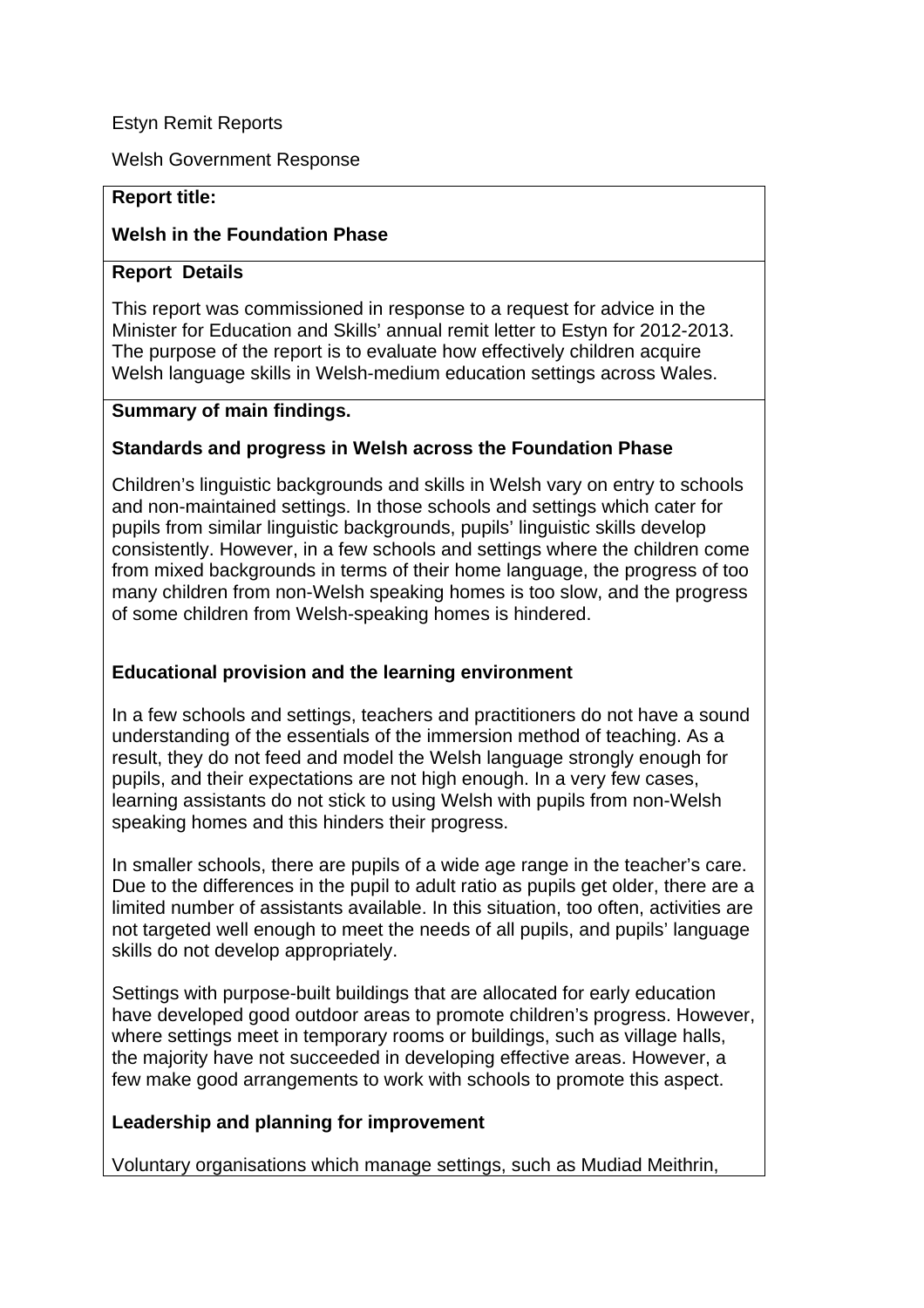ensure that leaders and management committees of most non-maintained settings understand and implement the Foundation Phase requirements well, and they plan effectively to improve provision.

In schools, leaders' commitment and understanding are more varied. In the best practice, self-evaluation and improvement plans give clear attention to developing the Welsh language within the philosophy of the Foundation Phase. In the few settings and schools where leadership is not as good, leaders do not give enough attention to ensuring an effective relationship between developing the Welsh language and the philosophy of the Foundation Phase.

Local authorities and organisations that manage non-maintained settings provide effective support to schools and settings in most cases. However, a minority of local authorities do not provide that support through the medium of Welsh.

#### **Recommendations**

#### **Schools and settings should:**

R1 ensure specific opportunities for pupils to develop and use their speaking, reading and writing skills across areas of learning and in different activity areas;

R2 ensure an effective balance between formal sessions to teach and reinforce language skills and informal opportunities to use them;

R3 develop learning activities and experiences which ensure that pupils from different linguistic backgrounds make appropriate progress from their starting point;

R4 set clear expectations which will ensure than pupils from all backgrounds use the Welsh language as they pursue informal activities, particularly at the beginning of the Foundation Phase;

R5 set clear expectations for practitioners with regards to using the Welsh language in the Foundation Phase so as they feed and model a good standard of Welsh to their pupils across areas of learning;

R6 track progress in pupils' speaking, reading and writing skills consistently throughout the Foundation Phase; and

R7 give appropriate attention to quality of provision and standards in the Foundation Phase as part of self-evaluation processes and improvement planning in schools and settings.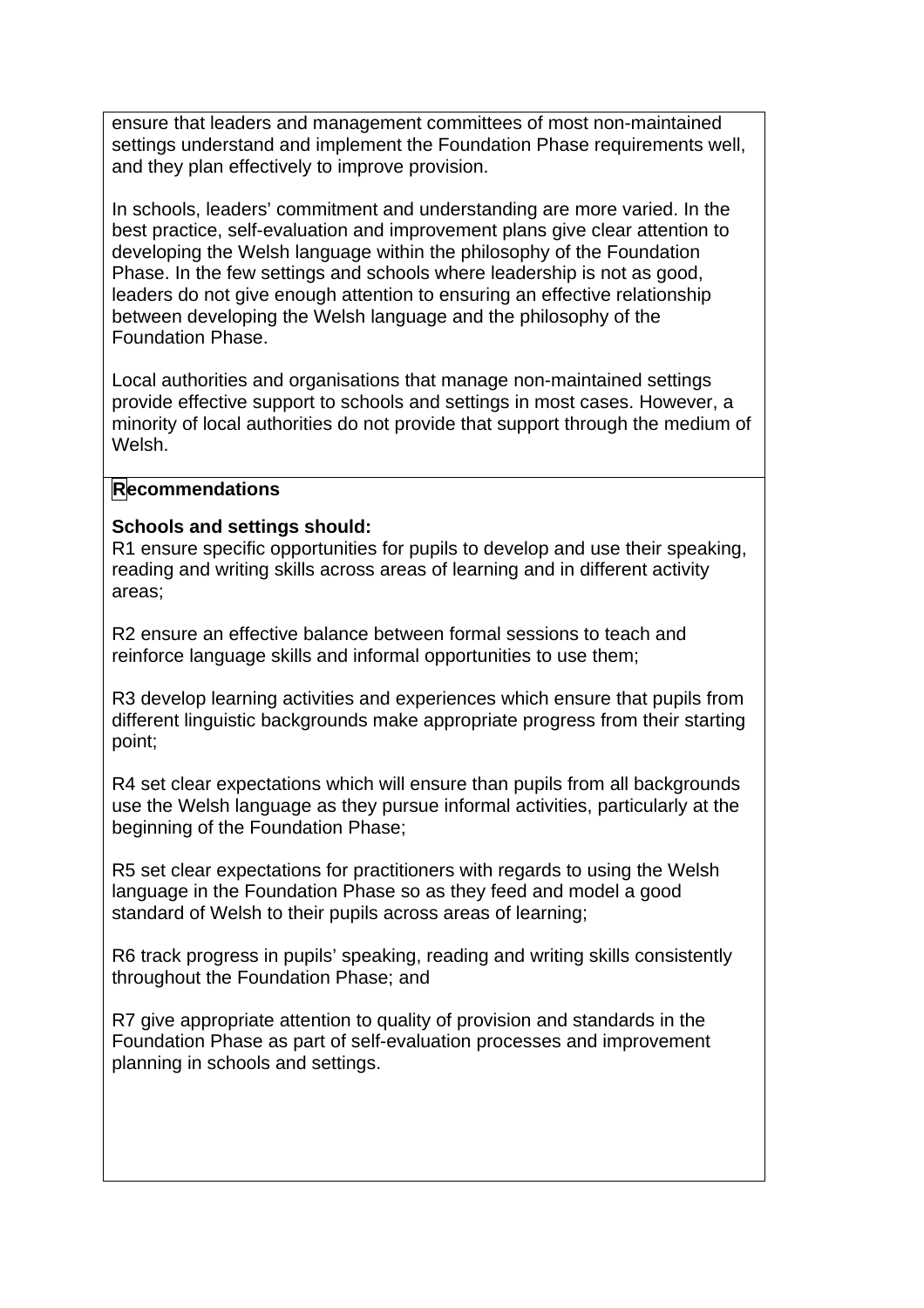### **Local authorities and organisations which manage non-maintained settings should:**

R8 provide support and training for practitioners on immersion methods of language learning and provide guidance on how language, literacy and communication skills (Welsh) can be developed in a way which is compatible with the philosophy and methodology of the Foundation Phase:

R9 provide training and support for practitioners, including assistants, to improve their Welsh, where necessary;

R10 share good practice in terms of developing language, literacy and communication skills (Welsh) across areas of learning and activity areas in the Foundation Phase; and

R11 ensure that local authority support provision for Welsh-medium nonmaintained settings is available in Welsh.

# **Response to Recommendations 1-11**

Officials will write to Directors of Education to ask them to bring this report to the attention of Welsh medium primary schools and to consider with schools what action may be required to address the issues identified by Estyn.

Officials will require local authorities to document and explain how issues will be addressed in their Welsh in Education Strategic Plans. For example, information regarding support and training for practitioners on immersion methods of language learning and the need to provide support through the medium of Welsh in Welsh-medium settings may be required to address the issues raised by Estyn.

## **The Welsh Government should:**

R12 ensure that authorities and schools understand the relationship between the methodology and philosophy of the Foundation Phase and the Literacy and Numeracy Framework.

## **Response:**

- 1. The Department for Education and Skills through the Foundation Phase branch will be developing guidance to support our Foundation Phase practitioners on striking the right balance between child-initiated and adult-led learning in both Welsh-medium and English-medium settings and this will include the relationship between the Foundation Phase and the LNF.
- 2. The guidance is being written by a Foundation Phase subject expert and will be informed by the Foundation Phase stocktake. The supplementary guidance will also form part of any changes we make to the Foundation Phase National Training Pack.